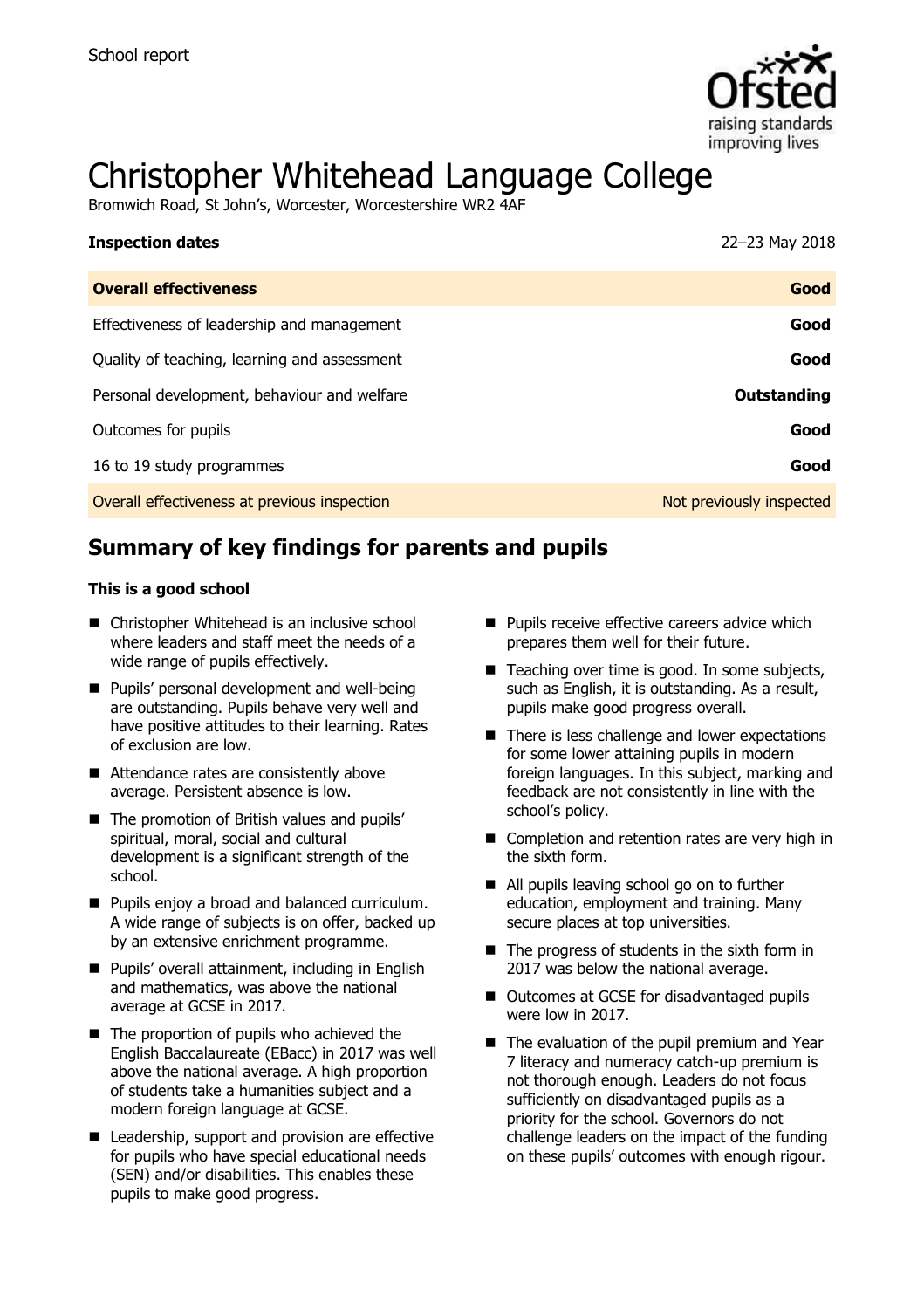

# **Full report**

# **What does the school need to do to improve further?**

- Leaders and governors should ensure that:
	- governors hold leaders to account for the use of the pupil premium and Year 7 literacy and numeracy catch-up premium and its impact on outcomes
	- leaders evaluate the impact of all additional funding on pupils' outcomes more rigorously
	- additional support for pupils outside the classroom does not impact disproportionately on modern foreign language lessons.
- **Improve outcomes by ensuring that:** 
	- students in the sixth form are fully prepared to face the increased rigour of A level courses
	- outcomes at A level are consistently high across a wider range of subjects
	- disadvantaged pupils make more rapid progress at key stages 3 and 4 in order to diminish the difference in their outcomes compared with those of other pupils.
- Improve teaching and learning so that it consistently matches that of the very best by ensuring that:
	- expectations and challenge are consistently as high for lower attaining pupils as they are for other pupils, including in modern foreign languages
	- written feedback to pupils is in line with the school's policy across all subjects
	- the most effective teaching in English is replicated consistently across other subjects.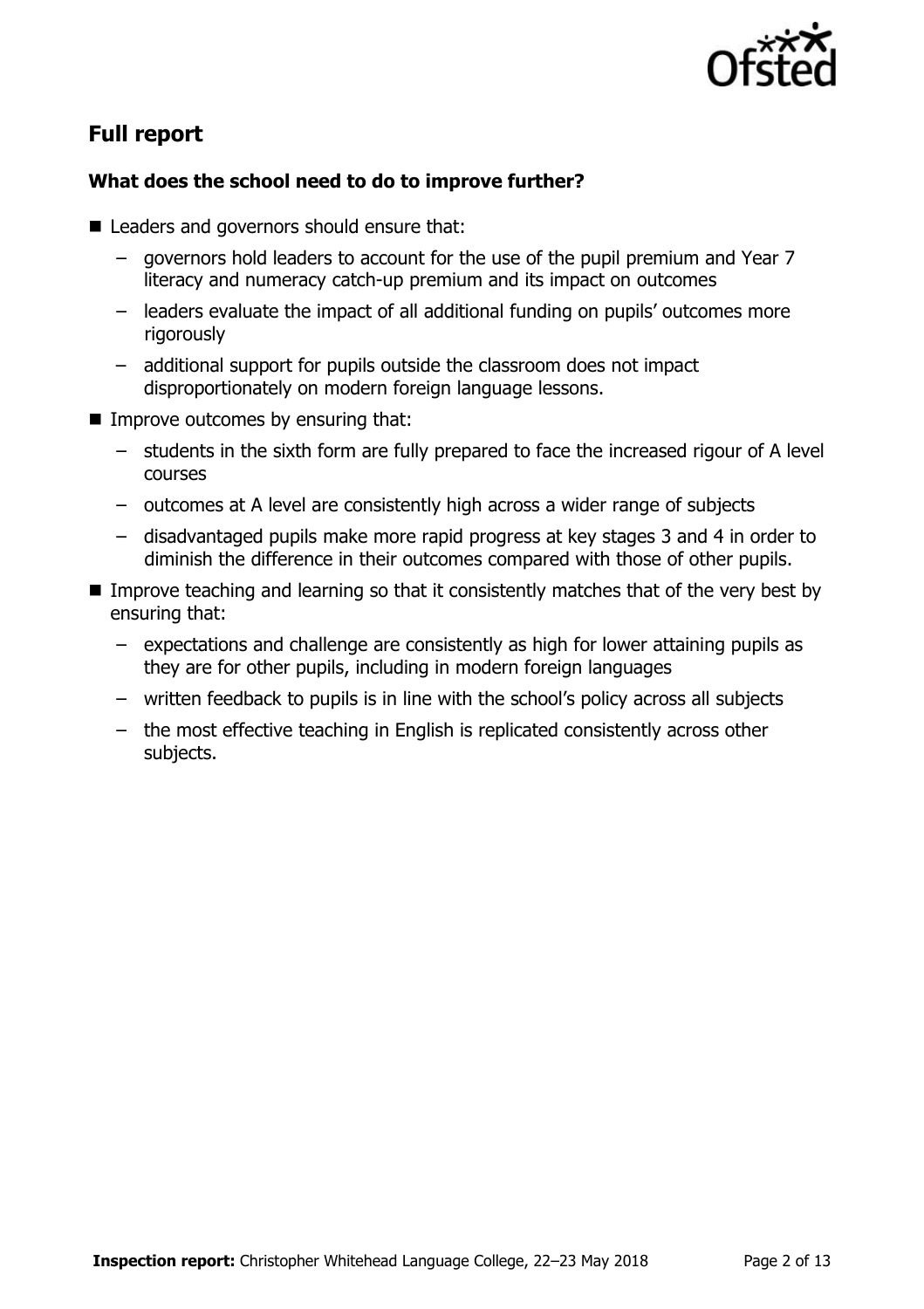

# **Inspection judgements**

#### **Effectiveness of leadership and management Good**

- The headteacher and other senior leaders have ensured that the welcoming nature of the school reflects its values of internationalism and diversity. An example is the way leaders have enthusiastically received and integrated refugee pupils from Syria.
- Leaders have also been successful at retaining pupils who have presented challenges. Consequently their exclusion rates are very low.
- Leaders have maintained high outcomes for pupils and developed successful departments such as English that consistently achieve outstanding outcomes for pupils. Leaders were very accurate in their predictions for outcomes at GCSE in 2017. Expectations are high. For example, leaders are successful in ensuring that the majority of pupils take a modern language and a humanities subject at GCSE.
- The majority of parents and carers who responded to Ofsted's online questionnaire, Parent View, said they would recommend the school to another parent. Almost all staff who responded to their questionnaire said they were proud to be a member of staff and enjoyed working in the school.
- Leaders know their strengths and weaknesses in teaching well. Where it is outstanding, knowledge is shared more widely. Where there are weaknesses, the school is taking appropriate action to tackle them. A training programme for teachers is well designed to meet individual needs. Newly qualified teachers spoken to said that they feel very well supported by the school.
- Leadership and oversight of SEN is strong. Systems for identifying and assessing pupils are thorough. Pupils who have SEN and/or disabilities are supported and nurtured effectively to ensure that they make rapid progress. The evaluation of the impact of additional SEN funding on outcomes is frequent and detailed.
- Leadership and provision for English as an additional language is also strong. The school deploys additional staff to provide effective intensive support, especially for new arrivals. It has a range of languages at its disposal among the staff to provide first language support and entry in a wide range of GCSE languages.
- The curriculum is broad and varied, with many additional subjects for pupils to choose from in key stage 4. Pupils can study a number of different modern languages, including Mandarin Chinese. Vocational courses such as hair and beauty, which is taught in a fully equipped professional salon, prepare pupils very well for the world of work.
- **Pupils take on a wide range of extra-curricular opportunities through music and dance** performances, debates, science club, sports teams and overseas trips, for example to Barbados, Belgium and France. One pupil, summing up the views of others, said, 'If you really want to do something, you will get the chance.'
- The school supports British values and pupils' spiritual, moral, social and cultural development well through its values and ethics curriculum, assemblies and citizenship days. The school supports pupils to be caring and active citizens. Pupils undertake a range of charity work in the local community.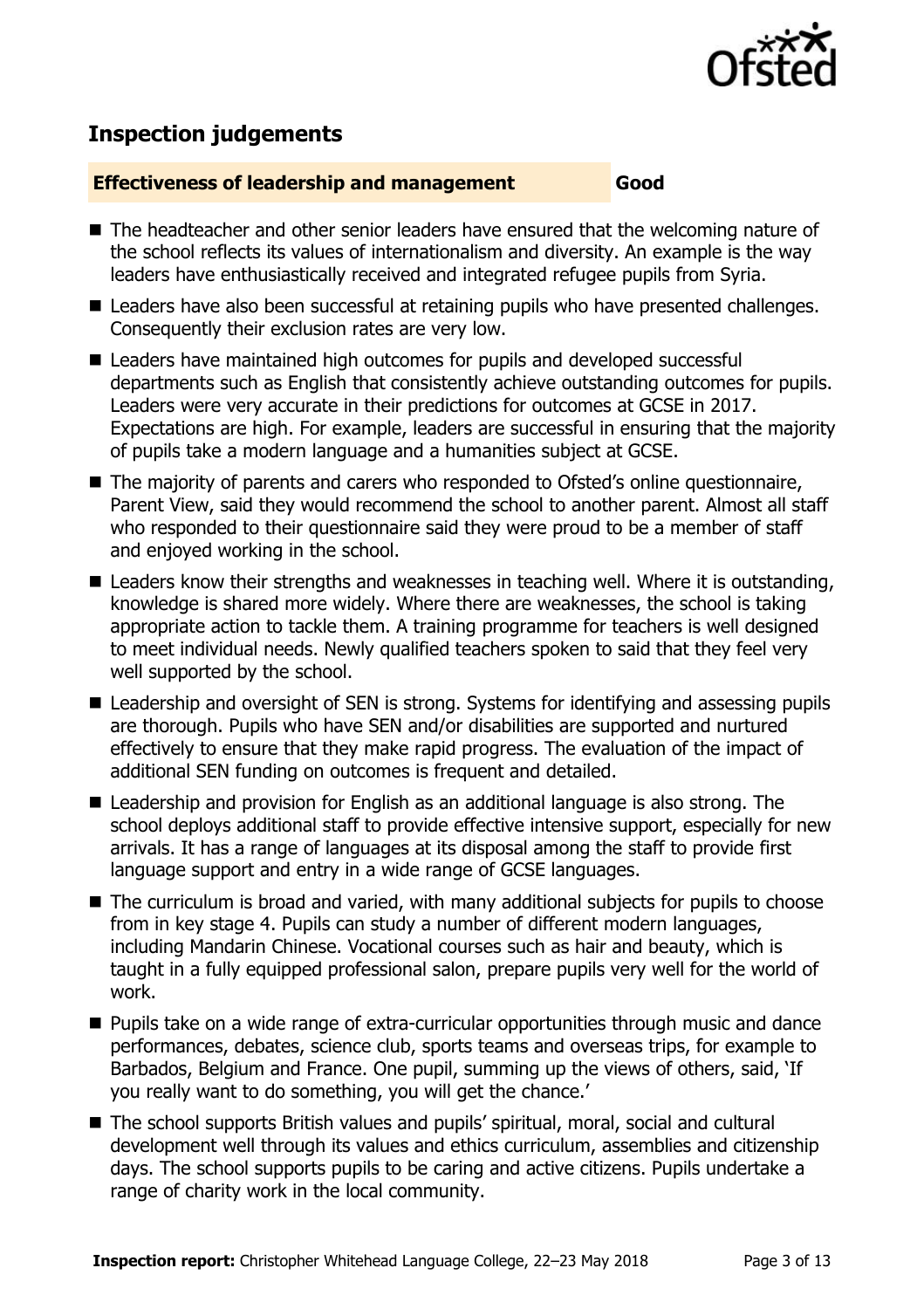

- To support Muslim pupils who were fasting during Ramadan, additional prayer room facilities were made available. Pupils took part in a mock election during the 2017 general election to broaden their understanding of democracy.
- **Prevention of radicalisation and terrorism is taught as part of the curriculum but is also** covered in response to current affairs in the news.
- As a stand-alone academy, the school submits itself to challenge through the work of a school improvement partner conducting or contributing to reviews and providing regular written reports with action points. A recent external review of pupil premium highlighted the need for leaders to carry out a more formal evaluation of its effect. In seeking to be more outward looking, leaders commissioned a local secondary school to carry out a review of provision in science.
- As most teachers appointed stay, the school is growing its own leaders. Ten are currently on either middle or senior leadership programmes. Middle leaders have a good understanding of what they need to do to improve outcomes. Newly appointed middle leaders spoken to said that being attached to more experienced and successful leaders supports their progression well.
- Leaders conscientiously carry out their responsibilities to reduce workload and have put in place measures to reduce the pressures on staff.
- Leaders have taken a number of steps to improve outcomes for disadvantaged pupils, for example by identifying carefully where to place them in lesson seating plans, and with summer schools, breakfast and homework clubs. A high proportion of disadvantaged pupils are supported to participate in the Duke of Edinburgh's Award scheme. Similarly, leaders have provided effective support for pupils who need to catch up in Year 7 in literacy and numeracy. However, they have not evaluated the impact on outcomes of additional funding for these pupils, or those pupils eligible for the Year 7 literacy and numeracy catch-up premium, rigorously enough.
- The senior leadership team is small for such a large school and this means leaders often having to take on a significant number of additional roles. Senior leaders are seeking to develop links as a multi-academy trust to extend their capacity.
- Small groups of pupils, including those who have SEN and/or disabilities, those learning English as an additional language and those who need to catch up, are taken out of modern language lessons disproportionately for additional support. As a result, they do not receive their full entitlement of studying a language.

#### **Governance**

- Governors are experienced and knowledgeable. They have an accurate and realistic view of the school and in most aspects are challenging, especially over safeguarding. Governors are well trained to fulfil their responsibilities for safeguarding and ensure that leaders carry out their statutory duties. Governors hold departments to account through scrutinies of the 'blink' reviews of subject departments carried out by leaders. In addition, governors carry out regular link visits. As a result, they have a good overview of the strengths and areas for development across the school.
- However, some aspects of governance are less well developed. Governors do not sufficiently hold leaders to account for how the additional funding provided by the pupil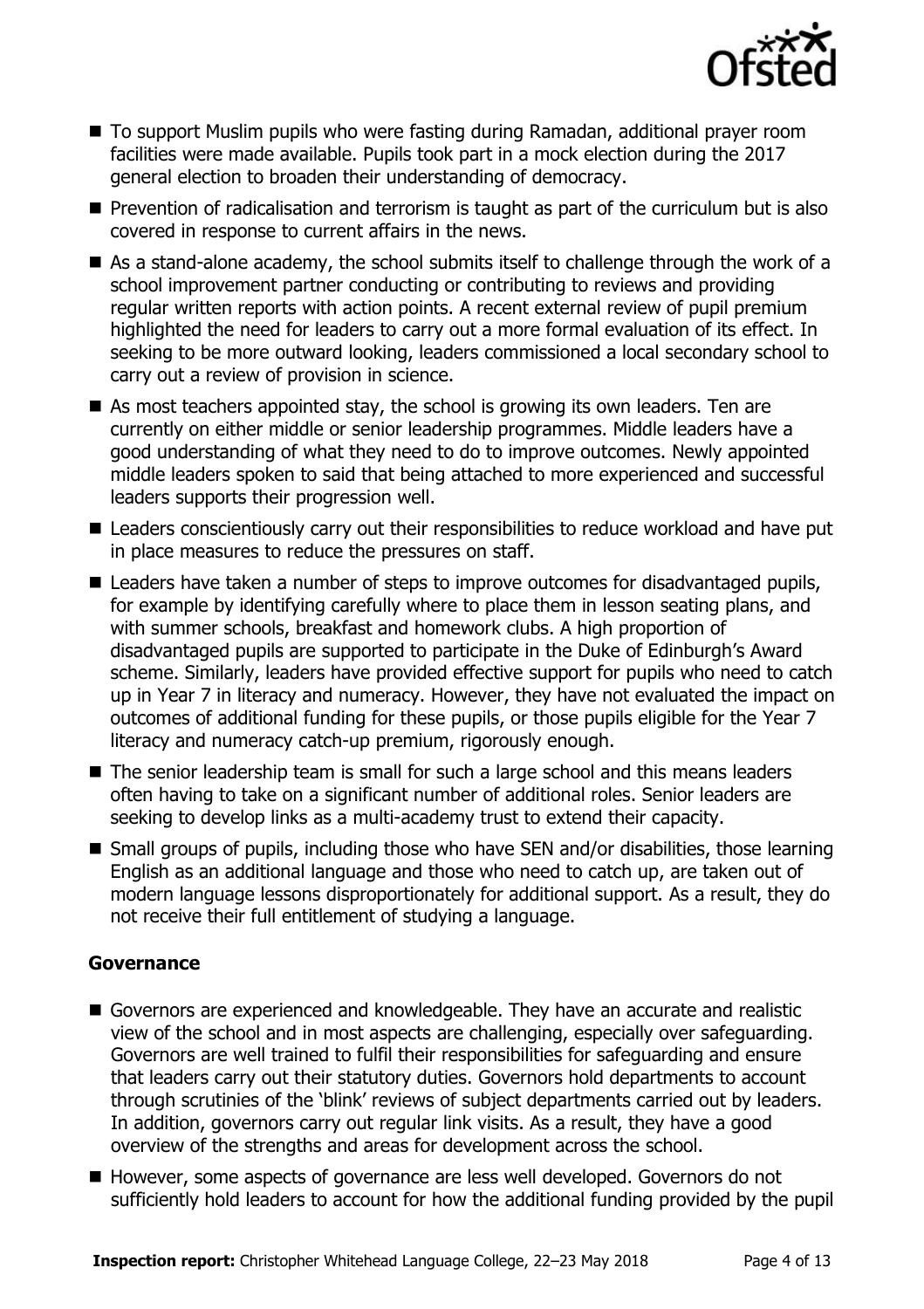

premium and Year 7 literacy and numeracy catch-up premium is spent. Information provided to governors on outcomes for disadvantaged pupils, until very recently, has not been accurate. Governors have not been well informed about outcomes for this group of pupils and consequently have not identified disadvantaged pupils as a priority for improvement. Governors' understanding of why progress in non-EBacc subjects was less strong at GCSE in 2017 is not clear.

## **Safeguarding**

- The arrangements for safeguarding are effective. Policies and guidance are kept up to date and shared regularly with staff. Regular training means staff are well prepared and know what to do should an incident arise. There is a strong culture of vigilance in the school.
- Those with specific leadership responsibility for safeguarding are well trained and keep up to date with guidance. Newly qualified teachers receive additional training over and above that provided to all staff.
- Safeguarding is taught well through the school's values and ethics curriculum. This enables students to be well prepared to keep themselves safe through studies, for example on knife crime and e-safety.
- The majority of parents who responded to Ofsted's online questionnaire, Parent View, said that their children felt safe in school. All staff who responded to their questionnaire said pupils are safe in the school.

## **Quality of teaching, learning and assessment Good**

- Teaching over time is highly effective in a number of subjects including English, art, textiles, graphics, dance and drama.
- Teachers provide a supportive working environment for learners. Lessons are typically free of any low-level disruptive behaviour. Teachers motivate pupils well by providing a range of activities to engage their interest in learning. Relationships between teachers, additional adults and pupils are strong. Staff take a personal interest in pupils as individuals.
- Teachers use questioning and pupil responses on mini whiteboards very effectively as a means of assessing whether pupils have understood the work. Teachers make good use of seating plans to target their questions accordingly, at specific individuals or groups of learners.
- Teachers use their very good subject knowledge well to ensure that pupils make strong progress.
- Teachers deploy additional adults effectively to help pupils who need additional support to make gains in their learning. In particular, those requiring additional literacy and numeracy support are engaged well in a range of tasks to encourage their interest and improve their progress.
- Pupils who have SEN and/or disabilities and those learning English additional language are supported well to ensure that they make rapid progress.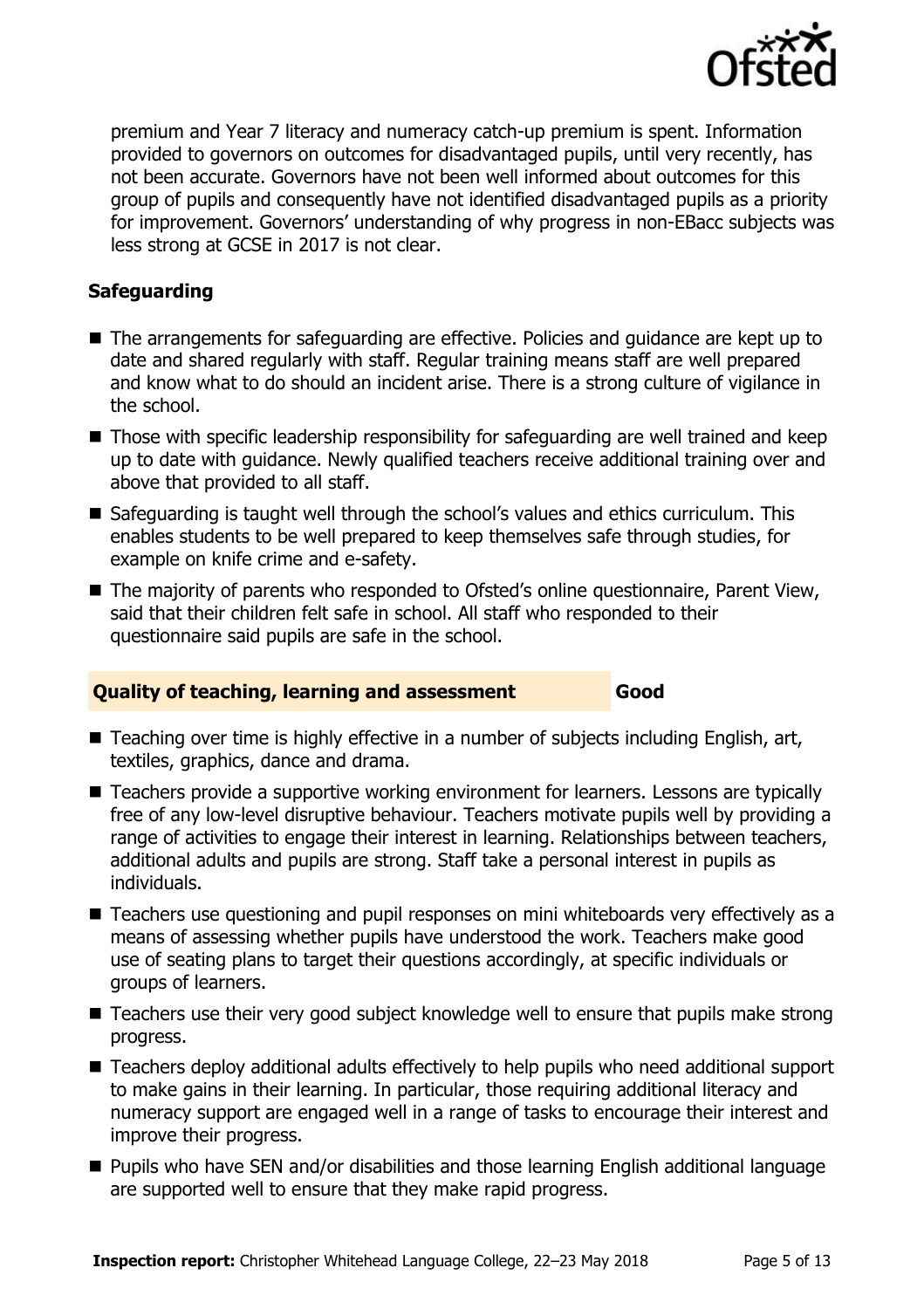

- Regular homework supports pupils' learning out of school well.
- The majority of parents who responded to Ofsted's online questionnaire, Parent View, said their children are taught well.
- Most teachers comply with the school's marking and feedback policy. As a result, most pupils have a clear understanding of how they are doing and what they need to do to improve. In those few instances where teachers do not comply, including for some lower attaining pupils in modern foreign languages, their feedback sets lower expectations for pupils. As a result, pupils do not know how they could improve their work. Despite the small numbers of pupils in these lower attaining groups, this lack of challenge leads to a slower pace of learning.

#### **Personal development, behaviour and welfare <b>COULTS** Outstanding

#### **Personal development and welfare**

- The school's work to develop pupils' personal development and welfare is outstanding.
- **Pupils are confident and self-assured. They have positive attitudes to their learning and** take pride in the presentation of their work.
- **Pupils spoken to report that they feel well cared for and looked after. Pupils spoken to** were full of praise for the school's pastoral care, for example its mental health guidance, bereavement counselling and support for learning difficulties. They said there is regular contact with home. Pupils valued peer mentoring, where older students help the younger ones.
- **Pupils said that staff respond well to any incidents of bullying. They feel confident that** if they report an incident, it will be dealt with effectively. Pupils said that the school challenges racism and homophobia rigorously. All staff who responded to their questionnaire said the school deals with cases of bullying well.
- The transition from primary to secondary is effective. There is a nurture group for those finding integration difficult. There are small groups in Year 7 for those who are behind in literacy and numeracy, taught by a primary specialist, to help those pupils catch up in a supportive and familiar environment.
- **Pupils spoken to were positive about the ethos of the school. Many said they were** looking forward to the sixth form because of the range of subjects on offer and the opportunity to progress to universities, including Oxford and Cambridge.
- Impartial careers quidance from Year 8 onwards ensures that pupils are well prepared for their next steps and make suitable choices. They are closely tracked to ensure that they have identified an appropriate pathway. They are supported well to access their chosen routes. Pupils receive frequent careers talks from local businesses. All pupils from Year 11 onwards attend careers fairs. After leaving school, pupils' destinations are followed up closely.
- **Pupils contribute their views through the 'house council'. They were able to cite** examples of where the school had responded to their suggestions, such as providing outdoor seating and shelters. Belonging to a house, pupils said, gave them a sense of team and community values. An assembly on 'taking responsibility for yourself'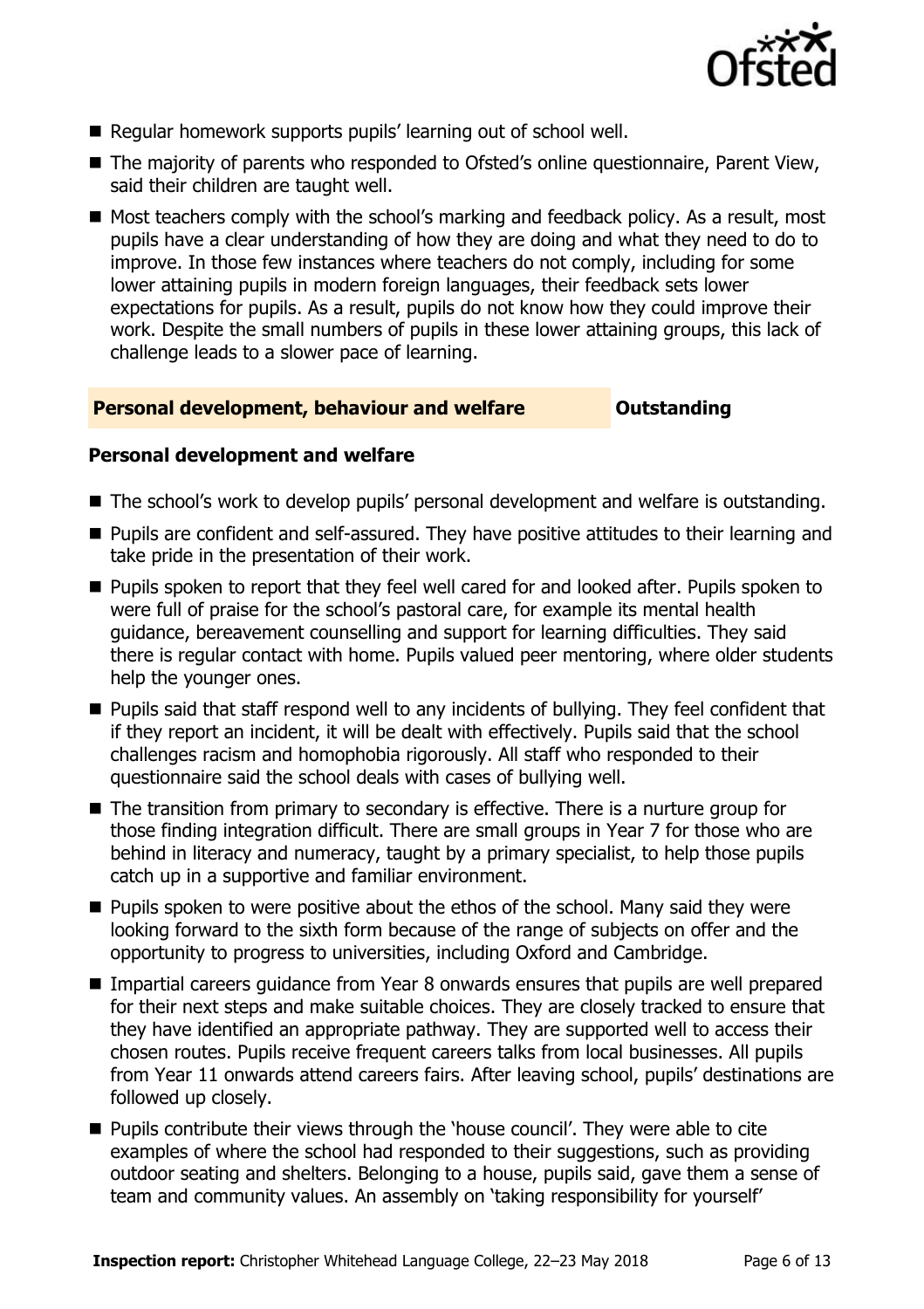

encouraged pupils to take responsibility for their own progress and not to blame others.

- **Pupils said that they feel safe in school and well prepared to keep themselves safe out** of school, for example on the internet.
- **Pupils are encouraged to lead healthy lifestyles through regular exercise and choice of** diet. Pupils spoken to had a good understanding of how to do so.

## **Behaviour**

- $\blacksquare$  The behaviour of pupils is outstanding.
- **Pupils conduct themselves exceptionally well in lessons and around the school.** Incidents of low-level disruptive behaviour are very rare and any incidents that arise are in a small number of lessons where the pace of learning has dipped.
- Attendance is consistently above the national average and on a three-year rising trend. Persistent absence is consistently below the national average and on a three-year falling trend. These outcomes are a consequence of staff's detailed tracking and rigorous follow-up of absence. Attendance is improving for disadvantaged pupils and those who have SEN and/or disabilities.
- $\blacksquare$  Few pupils are permanently excluded. The number of fixed term exclusions has fallen over the last three years and is well below average.
- The majority of parents who responded to Ofsted's online questionnaire, Parent View, said the school makes sure that their children are well behaved. Almost all staff who responded to their questionnaire said pupils behave well in the school.
- A small number of pupils expressed the view that the rewards system was weighted too much in favour of encouraging 'naughty' pupils to behave better, rather than rewarding those who consistently behaved well.

#### **Outcomes for pupils Good Good**

- Based on information provided by the school and work seen in pupils' books, the majority of pupils currently in key stages 3 and 4 are making good progress.
- **Pupils have the opportunity to read widely, not only in lessons in a highly effective** English department, but across the school. Those who join the school needing to catch up in reading in Year 7 receive effective additional support.
- Pupils who have SEN and/or disabilities and those learning English as an additional language make rapid progress as a result of the high quality of the support they receive, which is matched to their specific needs.
- The attainment of pupils in the most recent GCSE examinations was above average overall. It has remained consistently above average over time, especially in English. Outcomes were especially high in the EBacc, which almost all pupils pursue. Pupils made good progress in subjects overall, with the exception of the humanities subjects.
- $\blacksquare$  The progress of the most able pupils from key stage 2 to 4 was above the national average in 2017 and was well above average for low attaining pupils.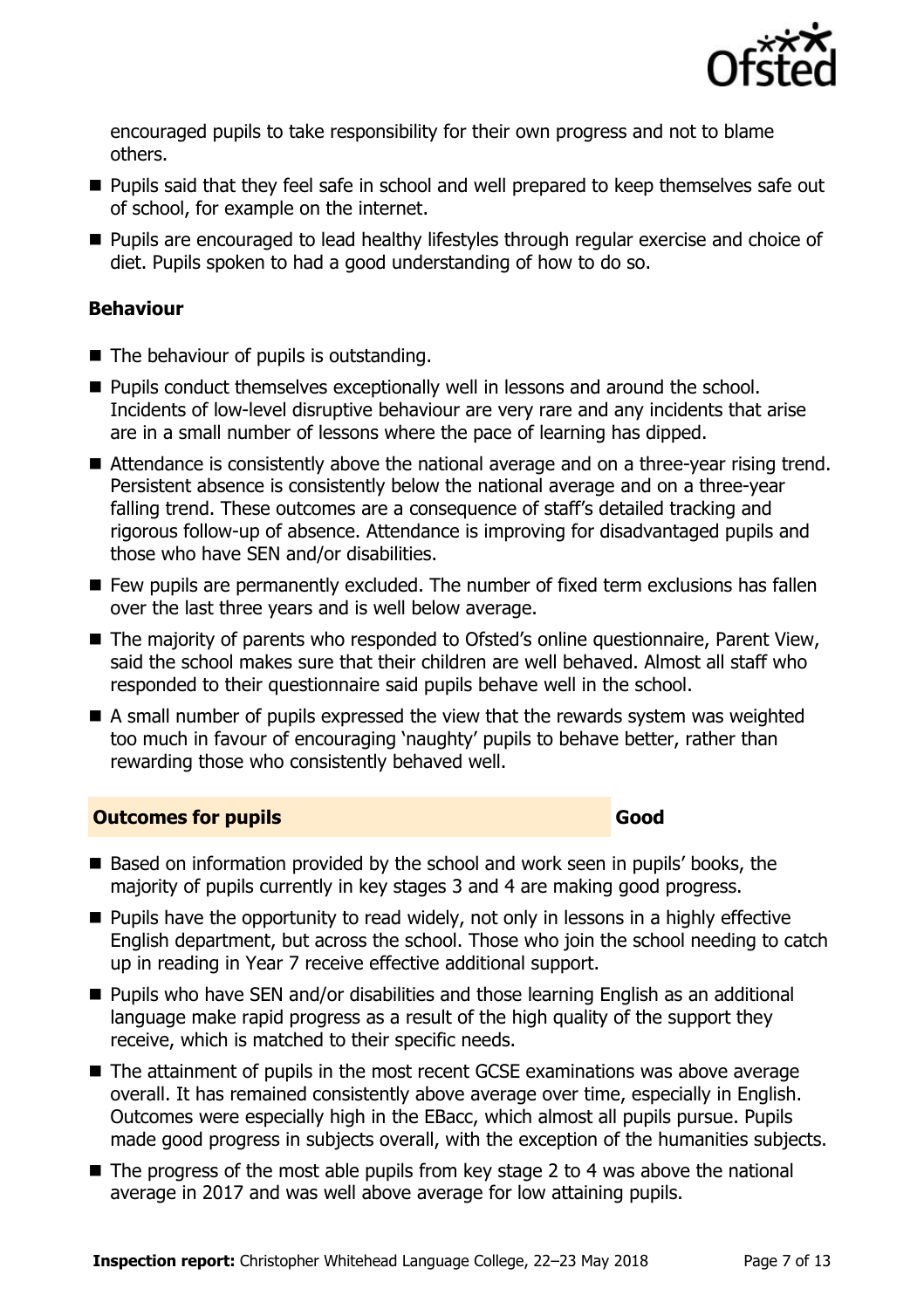

- **Pupils in Year 8 are prepared well for their transition into an early key stage 4 in Year** 9. They are given useful advice about their pathways in the light of their chosen career path. Year 11 pupils are well informed about the choices available to them other than joining the school's newly established sixth form.
- **Progress and attainment for disadvantaged pupils at GCSE were both very low in 2017.** School information indicates that outcomes are improving for current disadvantaged pupils, including those in year 11, but not for those who are middle attaining. In other year groups, the proportion of disadvantaged pupils on track to make the very rapid progress needed to diminish the difference with other pupils nationally is small.
- **Progress in non-EBacc subjects such as childcare and business studies was below** average at GCSE in 2017.

## **16 to 19 study programmes Good**

- $\blacksquare$  The quality of leadership and management in the sixth form, which is only in its second year, is good. Leaders have an accurate overview of strengths and areas for development in the provision.
- $\blacksquare$  Leaders meet all the requirements for the 16–19 study programme, including for work experience.
- There is a rigorous selection process for admission to the sixth form, to ensure that students are suitably qualified to commence courses.
- $\blacksquare$  The quality of teaching in the sixth form is high. Teachers have very good subject knowledge. Feedback to students in line with the school's policy enables students to know how they are doing and what they need to do to improve.
- Students have positive attitudes to their learning and they attend regularly. Their completion and retention rates are high. Students have the opportunity to take on additional responsibilities, such as becoming peer mentors, which prepares them well for the world of work.
- Current students in the sixth form are making above average progress in the majority of their subjects.
- All pupils go on to further education, employment and training and many secure places at top universities
- The sixth form offers 29 different subjects at A level, including classics, backed up by an extensive enrichment programme. The curriculum has expanded to take in a wider range of vocational courses. Arrangements are in place for September 2018 for students to take vocational courses in physical education and hair and beauty.
- The progress of students in the first cohort to take A levels in 2017 was below the national average, although attainment overall was in line with the national average. The proportion of students achieving the highest possible grades was below average at A level in 2017. A similar proportion to last year of current students are working at the higher grades.
- Although these students were suitably qualified to progress into the sixth form and were well taught, they lacked the resilience and discipline for self-study in the sixth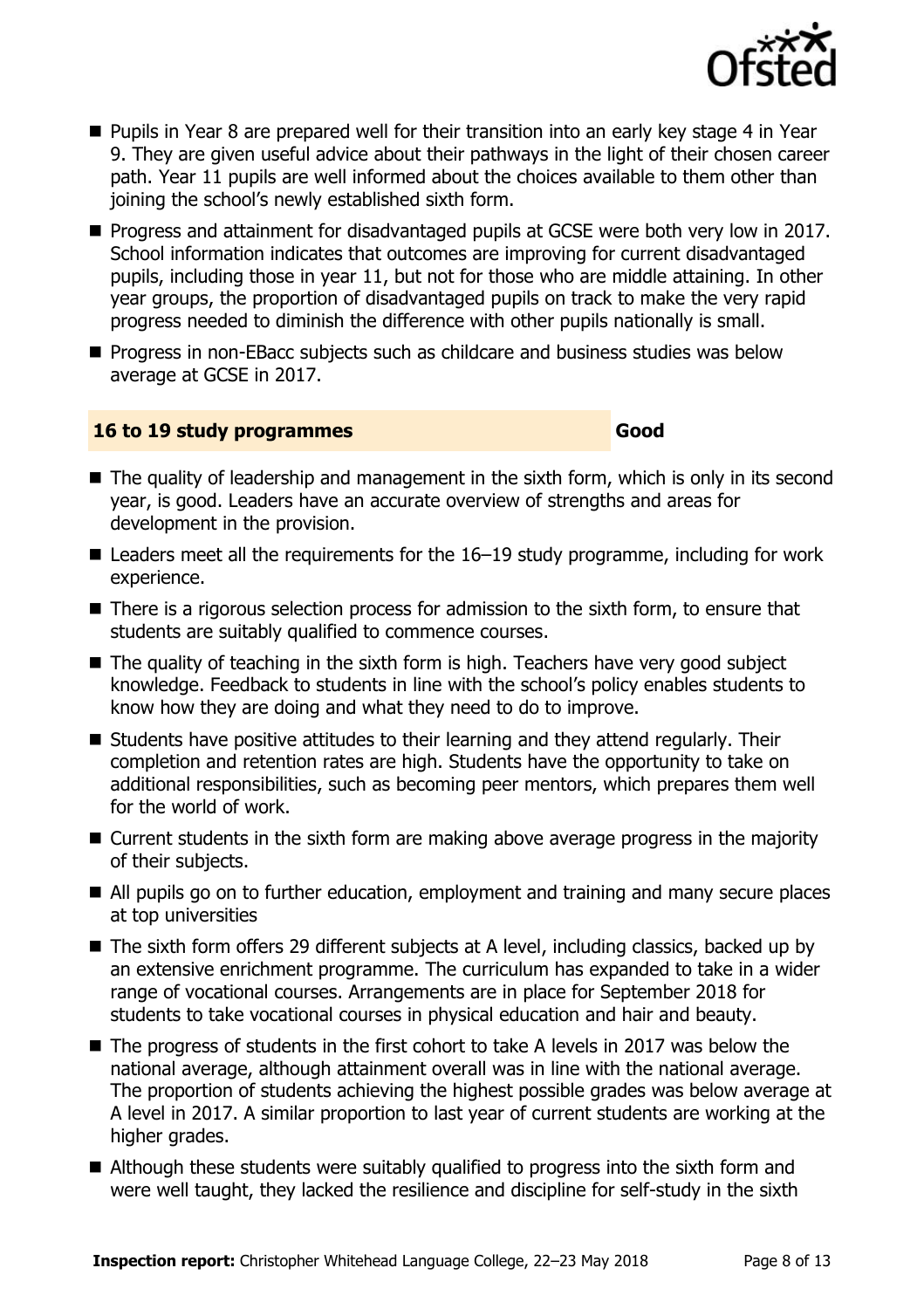

form. They struggled with the adjustment to the higher workload demands, having been nurtured and supported highly effectively up to GCSE. As a consequence, personal development in the sixth form is not as effective as it is in the rest of the school.

■ Students spoken to felt the range of trips and extra-curricular activities in the sixth form was not as extensive as it is in the rest of the school.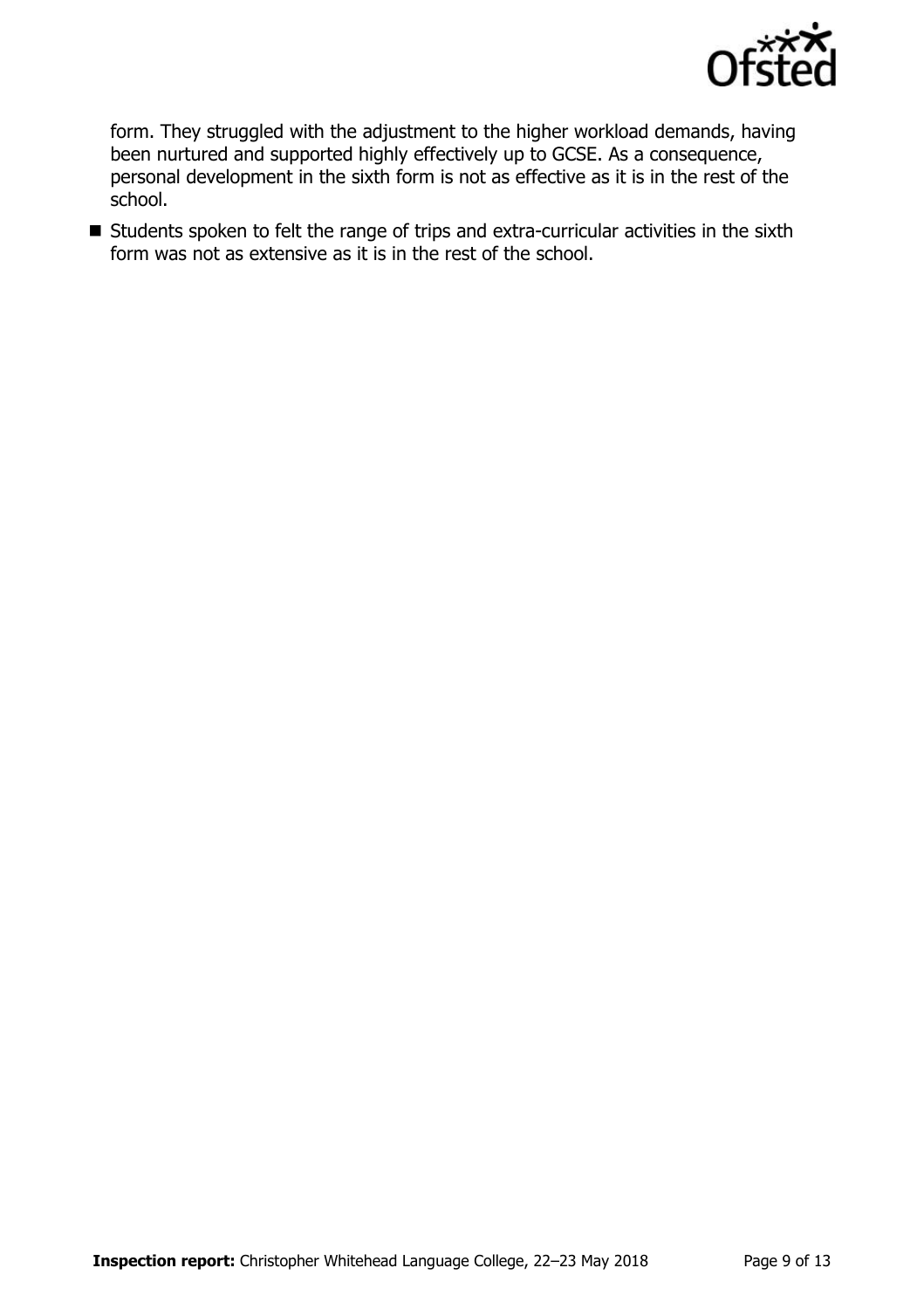

# **School details**

| Unique reference number | 136890         |
|-------------------------|----------------|
| Local authority         | Worcestershire |
| Inspection number       | 10048270       |

This inspection of the school was carried out under section 5 of the Education Act 2005.

| Type of school                                           | Secondary comprehensive        |
|----------------------------------------------------------|--------------------------------|
| School category                                          | Academy converter              |
| Age range of pupils                                      | 11 to 18                       |
| Gender of pupils                                         | Mixed                          |
| Gender of pupils in 16 to 19 study<br>programmes         | Mixed                          |
| Number of pupils on the school roll                      | 1266                           |
| Of which, number on roll in 16 to 19 study<br>programmes | 185                            |
| Appropriate authority                                    | Board of trustees              |
| Chair                                                    | <b>Graham Evans</b>            |
| <b>Headteacher</b>                                       | <b>Neil Morris</b>             |
| Telephone number                                         | 01905 423 906                  |
| Website                                                  | www.christopherwhitehead.co.uk |
| <b>Email address</b>                                     | office@cwlc.email              |
| Date of previous inspection                              | Not previously inspected       |

## **Information about this school**

- Christopher Whitehead is larger than the average-sized secondary school.
- The school is a stand-alone academy.
- The proportion of disadvantaged pupils is broadly average.
- $\blacksquare$  The proportion of pupils who have SEN and/or disabilities is above the national average.
- The proportion of pupils with a statement of special educational needs or an education, health and care plan is well below the national average.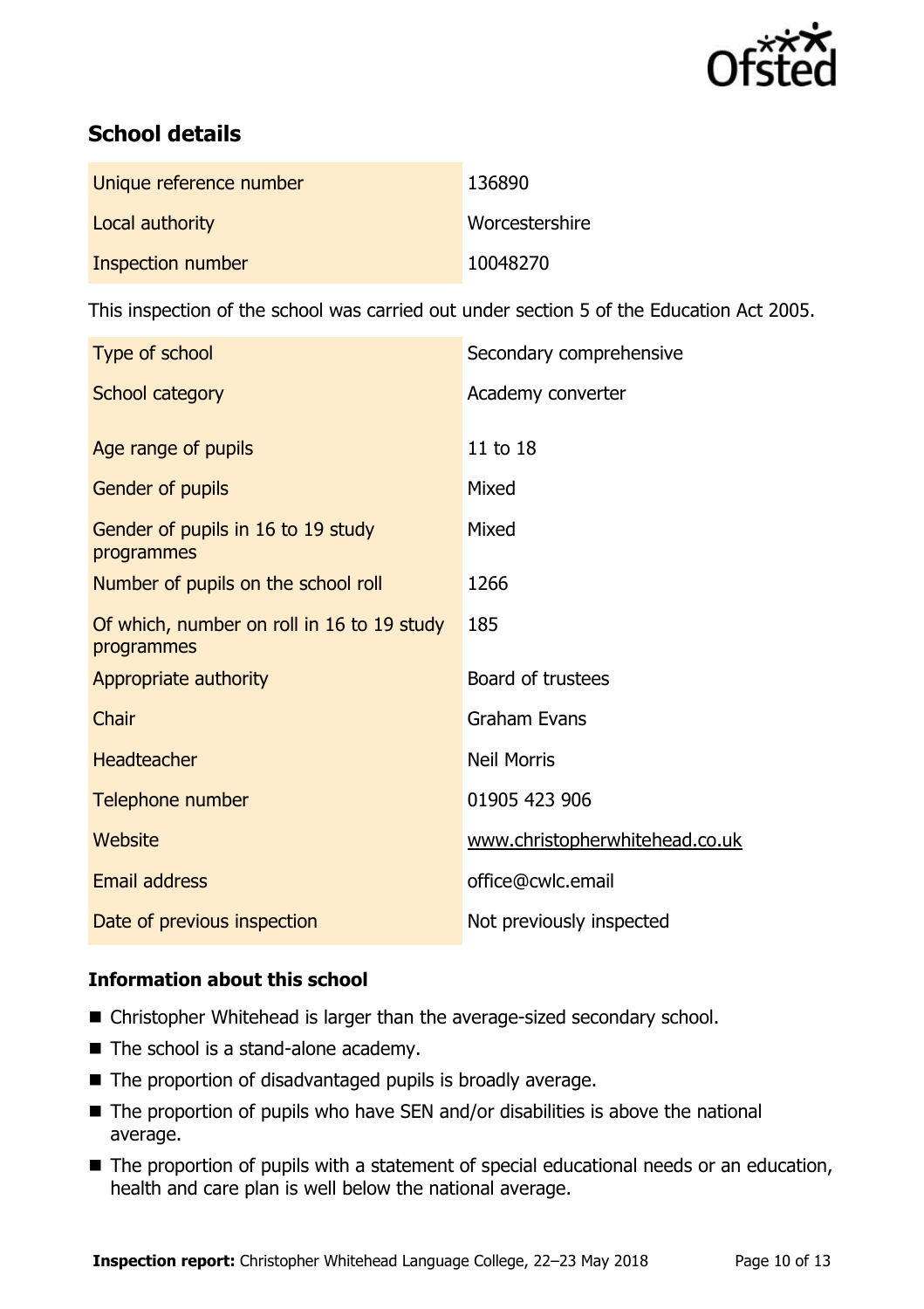

- The proportion of pupils from minority ethnic groups is below the national average.
- The proportion of pupils who speak English as an additional language is below the national average.
- The sixth form opened in 2015. The first cohort to take A levels was in 2017.
- $\blacksquare$  The headteacher has been in post for 15 years.
- No pupils attend off-site alternative provision.
- The school meets the government's current floor standards, which set the minimum expectations for pupils' attainment and progress by the end of Year 11.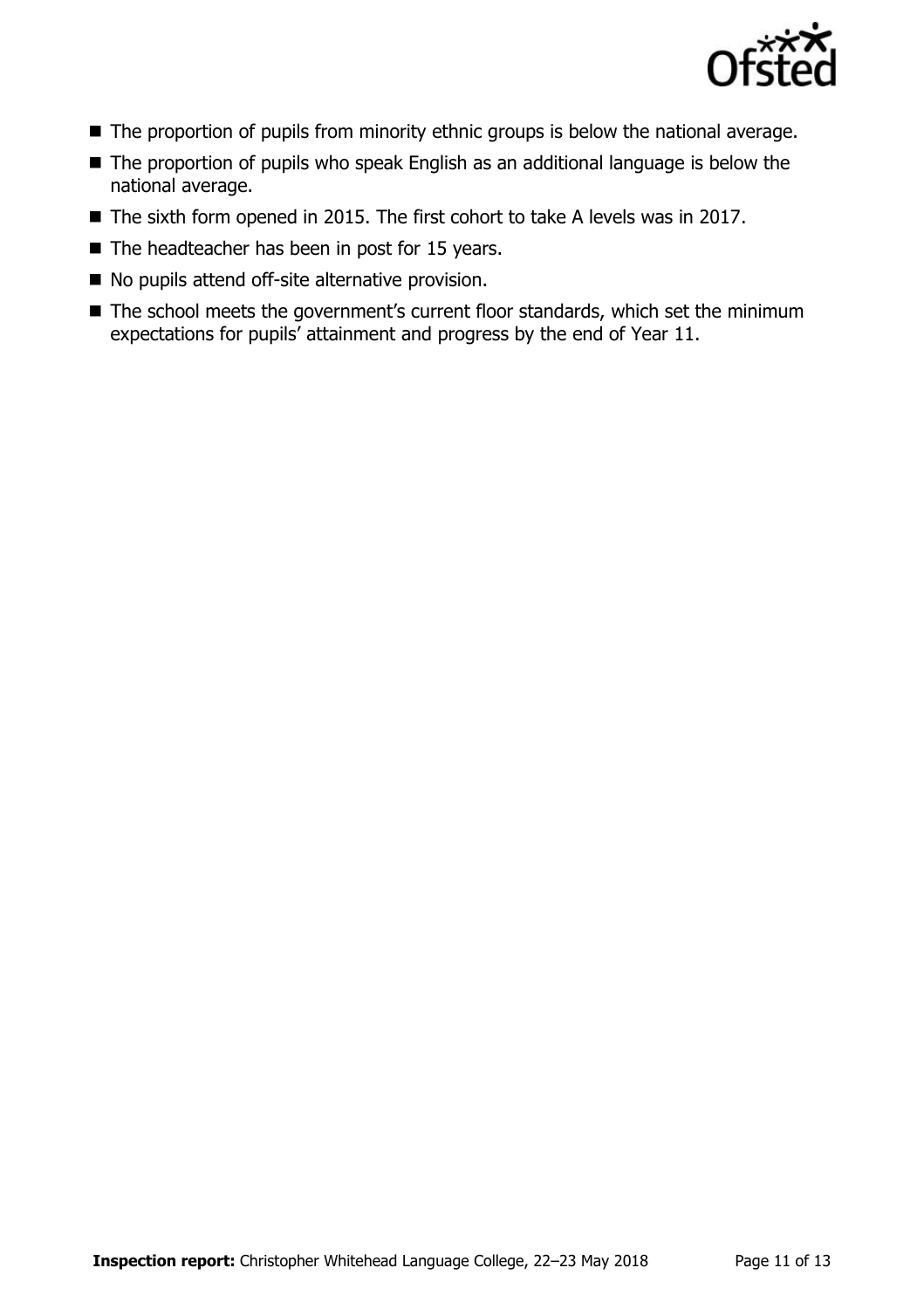

# **Information about this inspection**

- **Inspectors observed 53 lessons or parts of lessons, of which 17 were jointly observed** with a member of the senior leadership team. In addition, inspectors made a number of other short visits to lessons and other activities.
- Inspectors heard pupils read during lessons and conducted scrutinies of their written work in English and mathematics and other subjects.
- Inspectors held meetings with the headteacher, other leaders and members of staff and spoke to four groups of pupils (including a student group from the sixth form). Inspectors met two members of the governing body, including the chair. An inspector spoke to the school's improvement partner by telephone.
- Inspectors took account of 176 responses to Ofsted's online questionnaire, Parent View, as well as 107 responses to the staff questionnaire. There were no responses to the pupil questionnaire.
- **Inspectors observed the school's work and scrutinised a number of documents,** including those relating to the school's self-evaluation, as well as governing body minutes, improvement plans and school information on pupils' recent attainment and progress.
- Inspectors also considered behaviour and attendance information and policies and procedures relating to special educational needs, pupil premium funding, Year 7 literacy and numeracy catch-up premium, safeguarding and child protection.

| Mark Sims, lead inspector | Her Majesty's Inspector |
|---------------------------|-------------------------|
| Sara Arkle                | Ofsted Inspector        |
| <b>Rob Steed</b>          | Ofsted Inspector        |
| <b>John Parr</b>          | Ofsted Inspector        |
| <b>Eddie Wilkes</b>       | Ofsted Inspector        |
| <b>Lynda Mitchell</b>     | Ofsted Inspector        |

## **Inspection team**